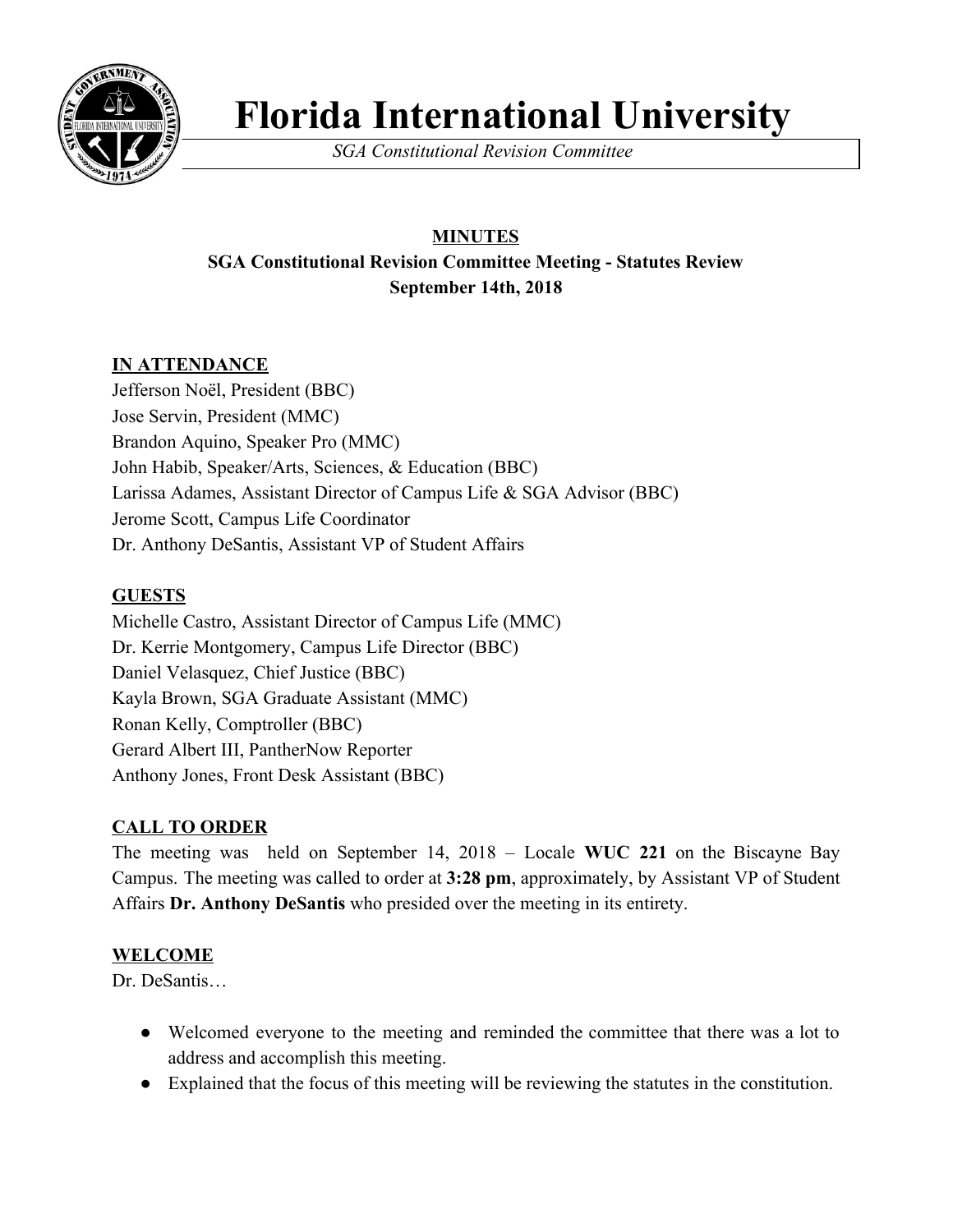- Questioned if the committee had any suggestions regarding the current structure and language pertaining to the statutes within the constitution, and if so, to please bring them up so that they could address them before moving forward.
- Reminded the committee that next Tuesday is expected to be the last meeting when it comes to the constitution and that the final draft of the constitution will go to a vote on the 24th of September, so they would not have the time to go through each and every line of the statutes due to the fact that the committee needs to finish the final draft in a timely manner so that it can go to a final vote.
- Also stated that this meeting would be a "silent" meeting, and explained that no questions were going to be taken by the public.

#### **POSITIONS DESCRIPTIONS**

Ms. Castro reminded the committee that since the last meeting, there has not been a final vote regarding the job responsibilities of the President, Vice President, Executive President, and Executive Vice President.

Dr. DeSantis, "Were these positions reviewed since last meeting?"

• The committee stated that there were no further suggestions regarding the job responsibilities of the President, Vice President, Executive President, and Executive Vice President.

Dr. DeSantis, "Ok so just to be clear, everyone is good with the job responsibilities of the President, Vice President, Executive President, and Executive Vice President as they are written?"

Mr. Scott, "What all goes into checking the position responsibilities?"

Dr. Montgomery, " Has anyone looked at the position responsibilities since last meeting?"

President Noel, "If there are any changes to be made to the position responsibilities, can't we just make them on Tuesday?"

Dr. DeSantis, "Please look over the job responsibilities of the President, Vice President, Executive President, and Executive Vice President sometime after the meeting today and if anyone has any suggestions, I suggest that you send them out to the group in the email and Michelle can update for any changes."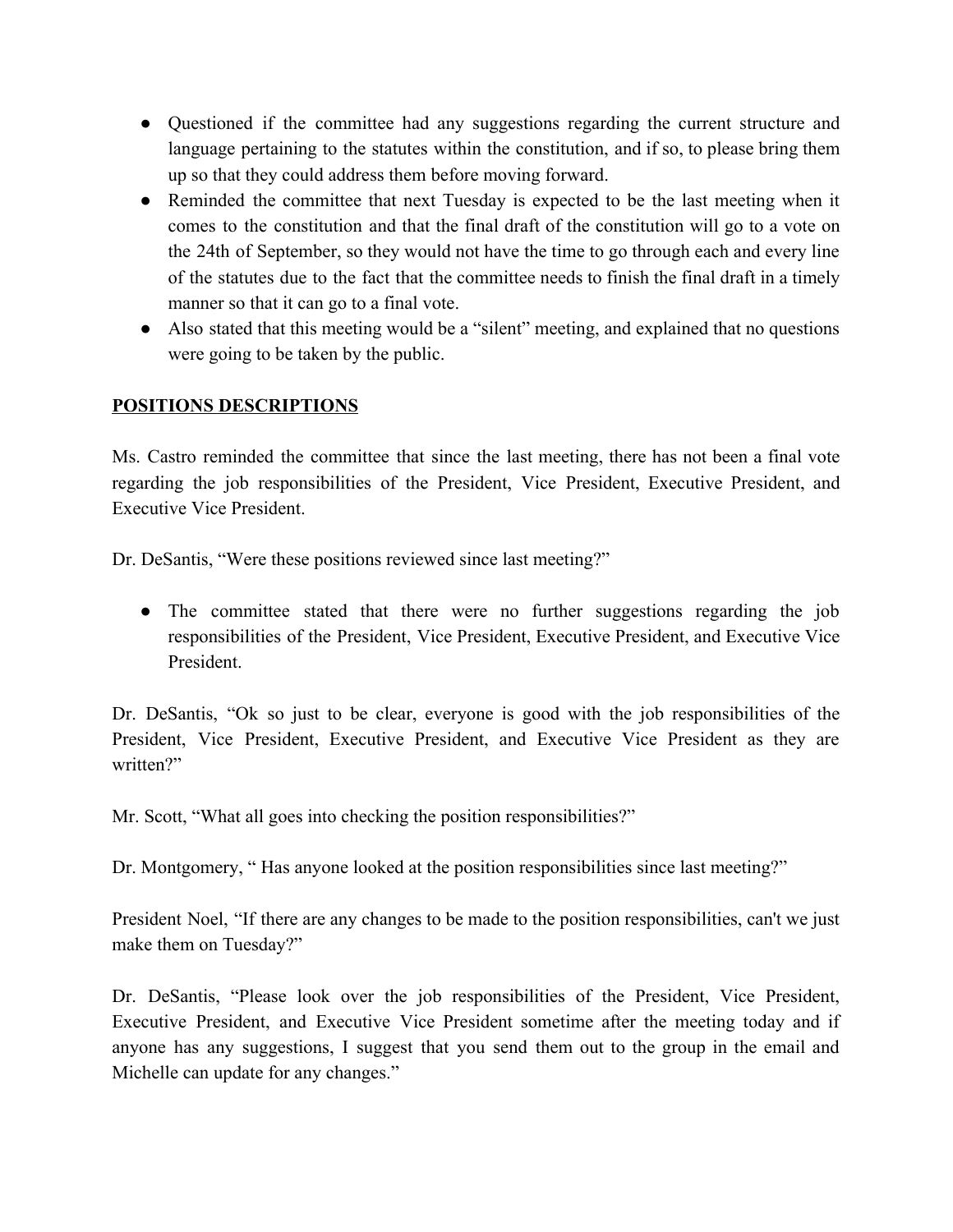Ms.Castro , " I highly recommend to look at the "Cabinet Shall" section because it still contains a lot of old language."

President Sirven, "We will be here this Saturday so we can look at it then."

President Noel, "I will not be there this Saturday."

Ms. Adames, " Lets just talk about the budget today."

President Sirven, We all have talked about the budget prior to the meeting so we can just jump right into it."

#### **BUDGET**

- President Sirven went over the proposed budget process for the revised SGA Constitution
- The committee reviewed the proposed budget process

Dr. DeSantis elaborated on the current process with the FIU budget office, while explaining how, "everything we choose has to fit with what the FIU current Budgetary process already is." Dr. DeSantis stated to President Sirven and President Noel, "you guys have to speak with Matilda on Monday to see if this works with the current FIU budget process."

- President Noel went over the Budget Committee
	- Consist of three members from the House of Representatives and three members from the Senate (1 non-MMC House Representative & Senator.)
	- $\circ$  The Comptroller will be the Chair and the Finance Chair will be the Vice Chair of the committee.

Speaker Habib, "Does non-MMC mean that the majority of classes taken are at another campus other than MMC?"

President Sirven, "Yes."

Speaker Habib, " Who picks which non-MMC senator is chosen?"

Speaker Pro Aquino, "There will be a nomination in the senate in the house."

Dr. DeSantis, "So 2-7 to be a nomination process, are we all ok with that?"

President Noel, "Yes."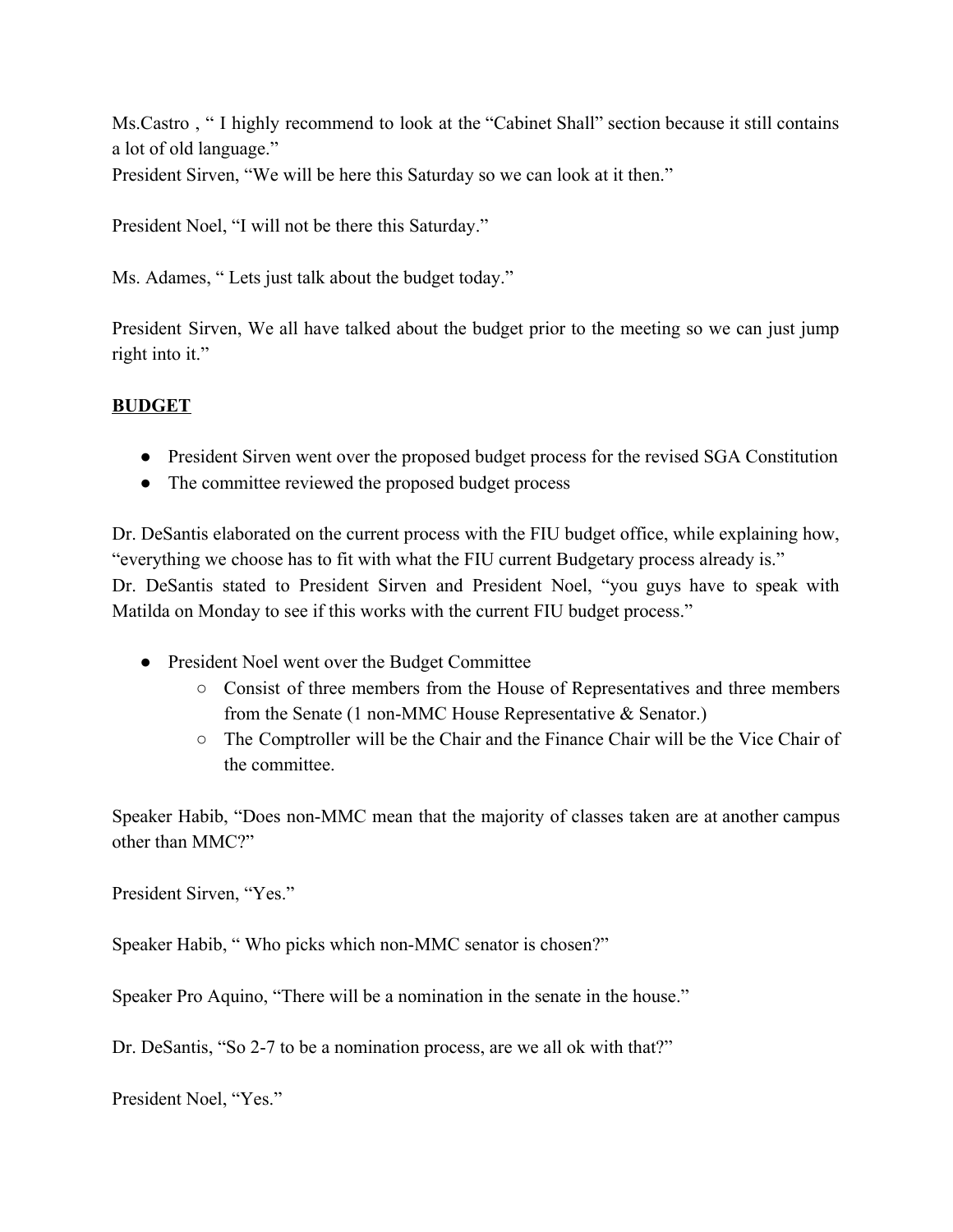Dr. DeSantis, "Also, I suggest that you include "50% or more at regional campus location" in the constitution."

Dr. DeSantis, "50% or more at time of election and as holder of the position should be included as well"

President Sirven, "I suggest adding auditing to the duties of the Budget Committee."

Dr. Montgomery, "What are they going to be auditing?"

Speaker Pro Aquino, "Finance Topics."

President Sirven, "I suggest that they meet once a week to check finance code to see if everything is going accordingly."

President Noel, "I don't think that they would need to meet every week."

Dr. DeSantis suggested, "You can have spot audits, for example, in the statutes you could set five planned audits throughout the fiscal year and have spot audits whenever you suspect that funds are not being used properly."

President Noel, "In my opinion, SGA should not be over organizations auditing them each week"

The committee agreed.

Dr. DeSantis asked Ms. Castro if there were any other topics to discuss regarding the budget committee.

Ms. Castro, "Everything looks good so far."

Dr. DeSantis reminded President Sirven & Noel, "Please make sure that you have a conversation with Matilda to make sure that the budget fits within the FIU budget process."

President Sirven moved to approve the presented budget process Speaker Pro Aquino Seconded the motion The motion passed unanimously

#### **ARTICLE XII: REMUNERATION**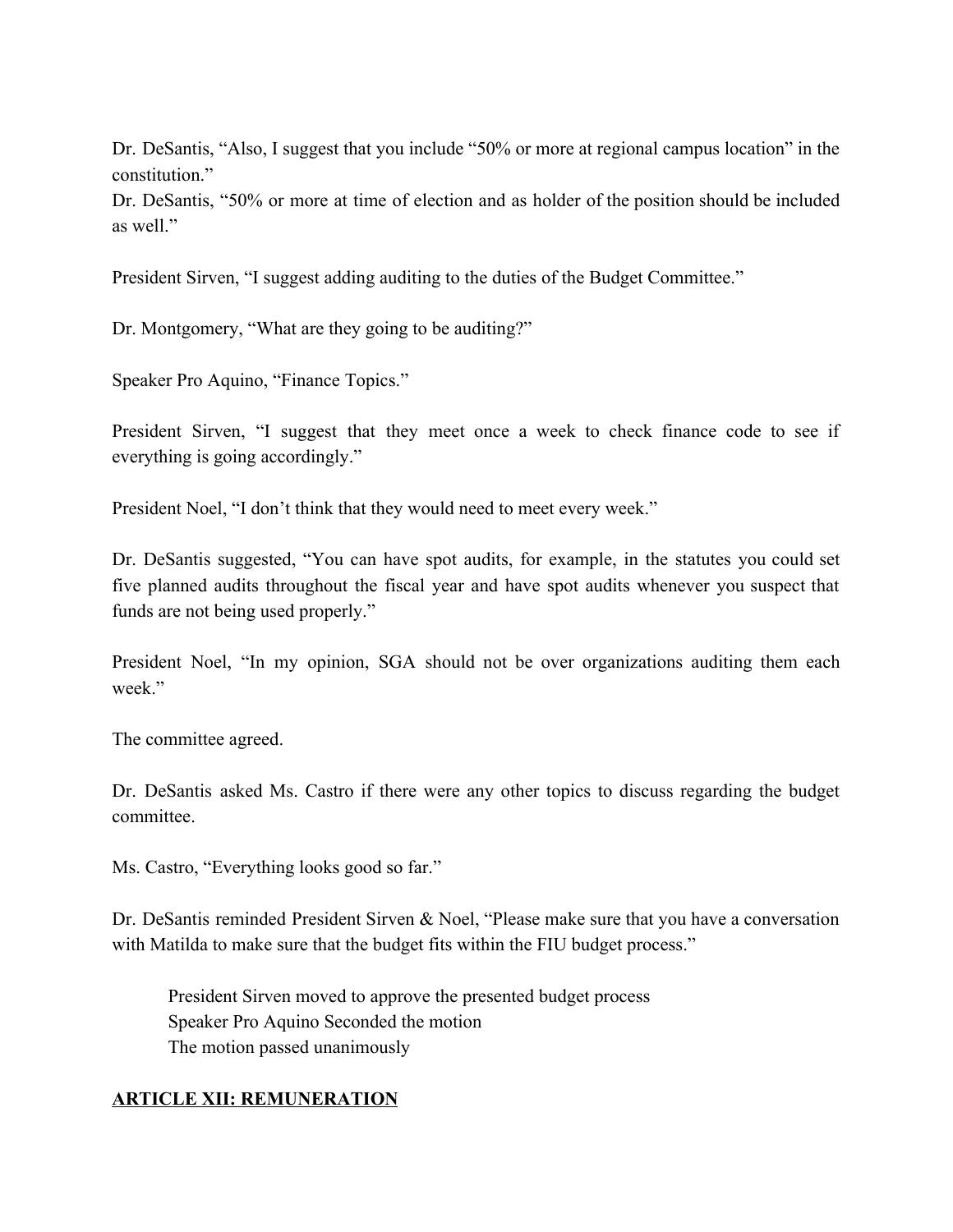Ms. Castro, "Since HR is heavily involved in this process, could this just be discussed in the next meeting with HR?"

Mr.Scott, "The process in tot clearly defined in here."

Ms.Adames,"We should define what the process is first then decide which positions would be stipend and which would be bi-weekly.

Ms.Adames, "Which positions are the ones to get paid?"

President Sirven, "The Executive board only: President, VP, Executive President, Executive VP, Chief of Staff, Chief Justice, & Comptroller."

Speaker Habib, "As a whole we did not agree that only the Executive board would get paid. I feel that the senators do a lot of hard work and they should at least recieve something."

President Noel, "There should be at least some form of payment of stipend to give to the other positions."

Dr.Montgomery, "Keep in mind that there are lots of students who can't take on a leadership position because they need a job that pays money."

Dr.DeSantis, "Also, Keep in mind that we deal with a lot of first generation college students who need financial support."

Ms.Adames, "We need to take into consideration the type of students that we have and their financial status<sup>"</sup>

President Sirven, "We are one of the only universities in Florida that still pays all council members."

President Noel, "I think that we should stand out and at least have some type of compensation for our senators."

Dr.DeSantis, "Ok so everyone is ok with keeping it as is, making sure it fits within minimum wage laws, with the approval of the finance committee."

Ms.Adames, "I suggest that we leave the method of compensation to be determined by the best HR practices, instead of it being distributed bi-weekly."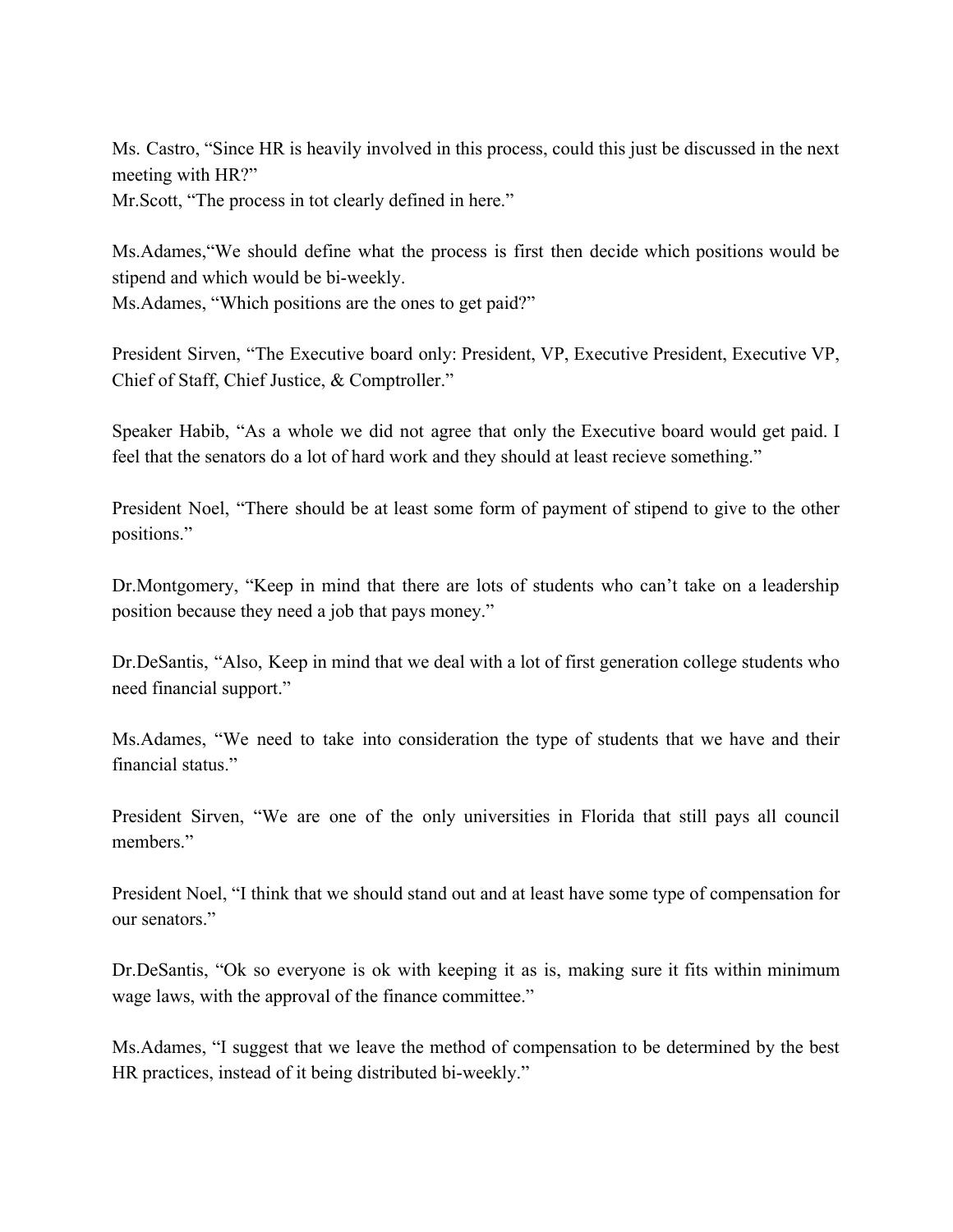- The committee proceeded to adjust the language of section A of the Remuneration, listed below are the changes that were made to the language:
	- "Distributed bi-weekly" to "decided by the recommendations of the FIU HR department.
	- "SGA Budget" was inserted after "determined by."

Speaker Pro Aquino left the room at 4:48 PM

Mr. Scott, "So the HR department decides if the funds are distributed bi-weekly or by stipend."

Dr.DeSantis, "Right."

Dr.DeSantis, SGA will be incharge of payment, FIU is in charge of how the payment will be distributed."

Speaker Pro Aquino returned at 4:53 PM

President Sirven, recommended in section A to remove the phrase "SGA president" and insert "officials" in its place.

Mr.Scott moved to add Remuneration within the A&S Budget process President Noel Seconded

> President Noel - Yay President Sirven - Yay Speaker Habib - Yay Speaker Pro Aquino - Yay Ms.Adames - Yay Mr.Scott - Yay Dr.DeSantis - Abstain

The motion passed 6-0-1

Dr.DeSantis urged the committee to speak with Matilda and with one another to come to an agreement where everyone can agree upon a set percent to which the executive branch will be compensated based on the SGA president's income.

Dr.DeSantis, "The next items that we need to go over are ticket no ticket and political parties." Dr.Desantis, "we all need to make sure that we are all on time for the next meeting and that we start no later than 3 so that we can make sure we have enough time to go over everything.